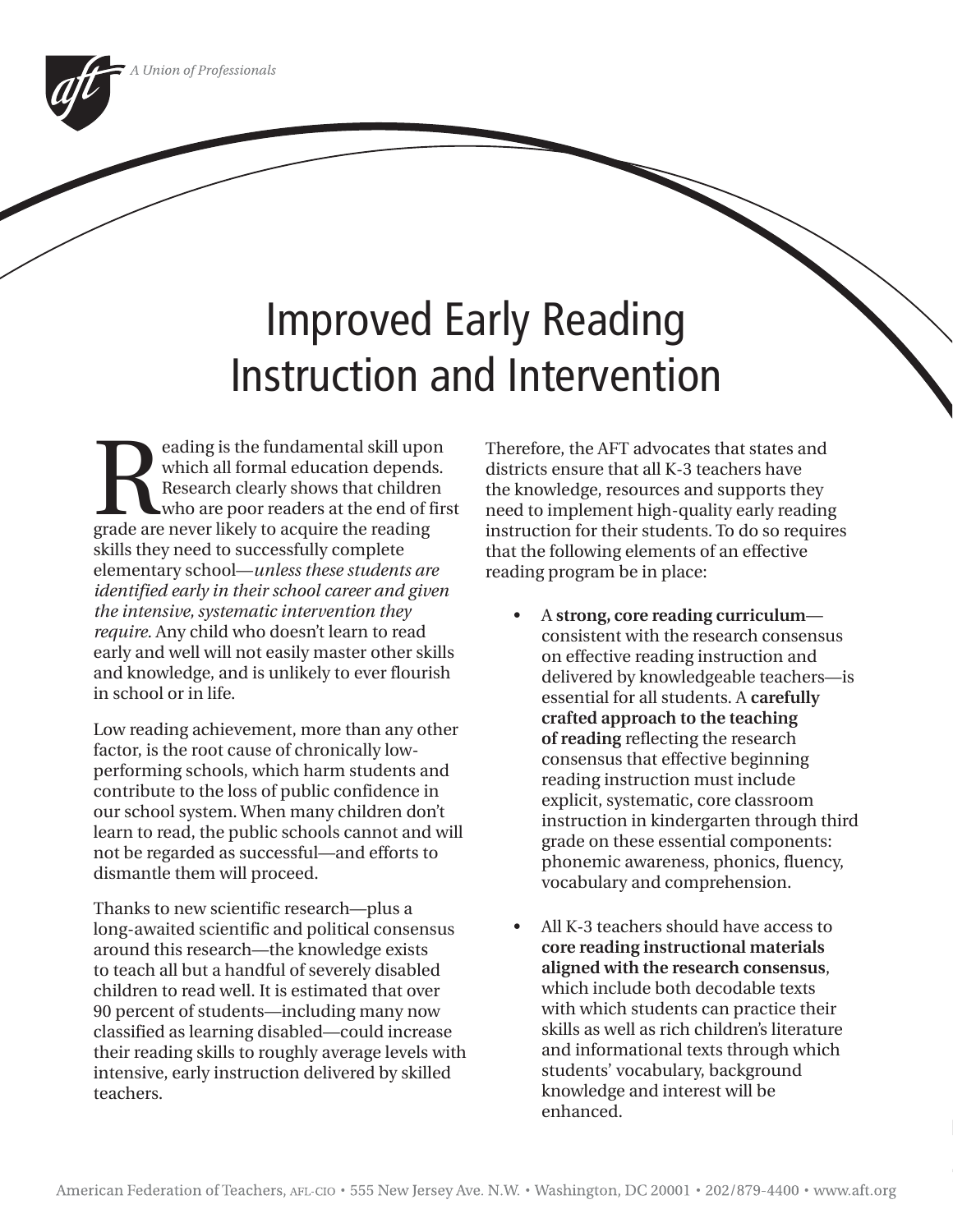- To ensure that instruction is meeting every student's needs, teachers must have access to and use **appropriate reading assessment tools**: *screening measures* to identify children at risk of reading failure, *periodic progress monitoring* to ensure that instruction is appropriate and students are on track, and *diagnostic assessments* to identify special needs some students may have. Data from these assessments should inform instruction, small group placement, intervention and referral for special services.
- It is more effective to intervene early with struggling readers than it is to try to catch them after they've experienced long-term reading failure. Therefore, schools must provide **appropriate, timely, intensive, systematic intervention for those students who need it**; to do so may require both reallocation of current resources and new resources to implement such intervention. Our students deserve no less.
- Teachers can't teach what they haven't been taught; yet, too few teachers have been provided the necessary knowledge and skills in research-based reading instruction during their preservice or inservice preparation. Therefore, districts and schools must ensure that K-3 staff (and the administrators who support them) have opportunities for **highquality professional development in early reading instruction**.

## **WHAT YOU CAN DO**

To help ensure that state, district and school policies relating to early reading instruction and intervention are sound, state and local affiliate leaders must become as knowledgeable as

possible about what a comprehensive, effective, research-based early reading program entails. Armed with that knowledge, affiliate leaders can advocate effectively for such a program—and the requisite supports classroom teachers and other staff will need to meet students' instructional needs.

Then, wherever possible, collaborate with the district to select or develop curricula, to select instructional materials and assessments and to identify professional development needs. Then, again working in tandem with the district, develop appropriate ways to allocate resources and designate time into the schedule for dedicated reading instruction, intervention for students who need it and professional development for staff—including classroom paraprofessionals and principals.

Within the structure of affiliate governance and operations, give a high priority to efforts relating to improving early reading instruction. Designate a team of union leaders and members whose responsibility is to help troubleshoot ways in which members need union support/ intercession on matters relating to early reading instruction and intervention.

If possible, participate in the AFT's Educational Research and Dissemination (ER&D) training to learn how reading research has been translated and aligned with effective instructional practices. If ER&D is not an option, become involved in vetting and then participating in other professional development opportunities.

Collaborate with local organizations, including parent groups, to share information with parents and other caregivers about how they can help support their children's early reading achievement.

For more information, contact Darion M. Griffin at dgriffin@aft.org.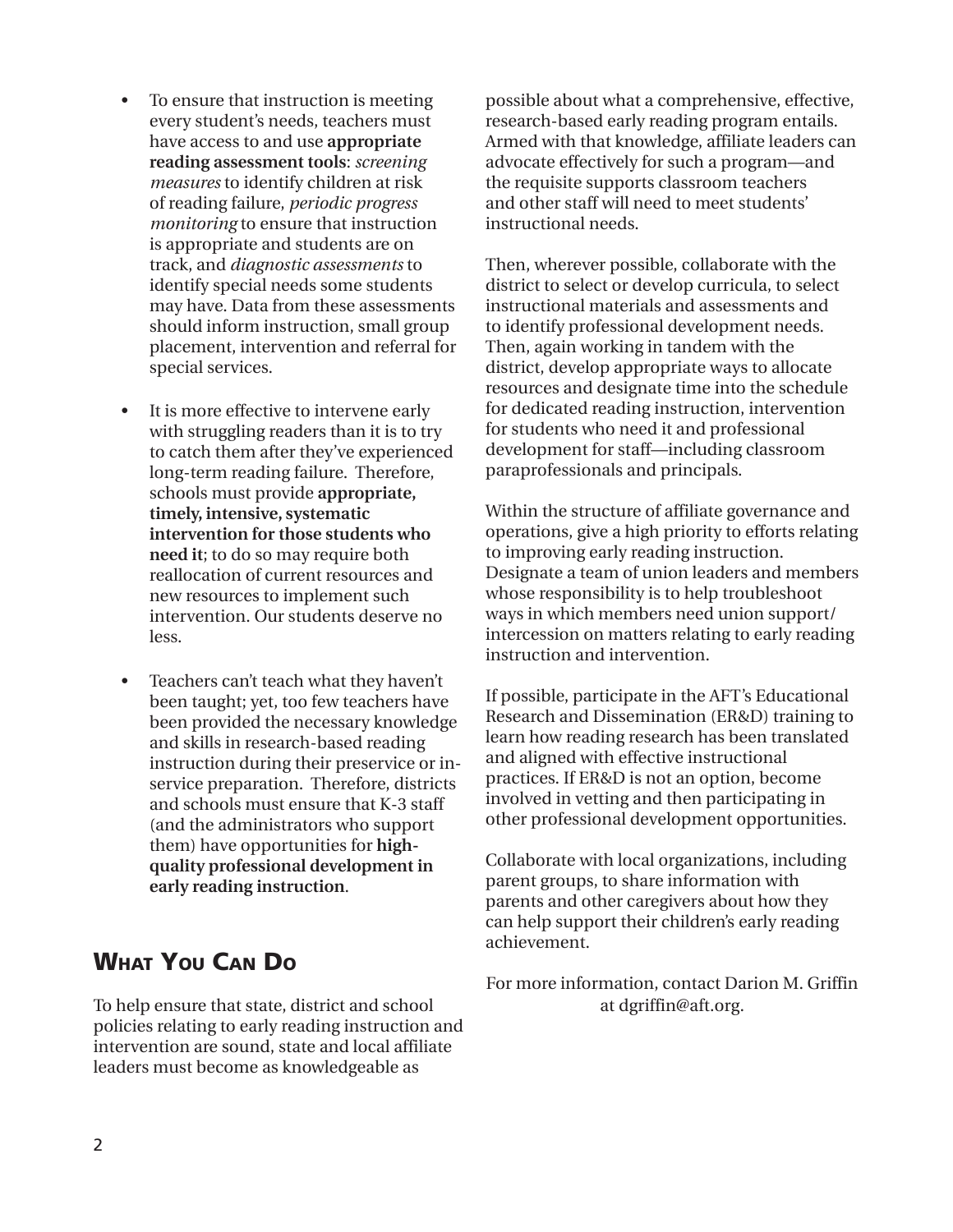# **EARLY READING INSTRUCTION AND INTERVENTION: EXAMPLES FROM THE FIELD**

Here are brief descriptions of some of the work AFT affiliates have been doing to improve early reading instruction in their districts' schools.

#### **Rhode Island Federation of Teachers and Health Professionals (RIFTHP)**

Building on a long tradition of several local affiliates that have been providing professional development to members through the AFT ER&D program, this state affiliate applied for and was selected to be the professional development provider for all K-3 teachers and literacy coaches in Reading First schools statewide. Reading First school staff complete two of several ER&D courses, Beginning Reading Instruction and Reading Comprehension Instruction. Like all ER&D courses, these provide participants with an understanding of the research as well as instructional strategies aligned to that research.

In addition, the state federation supports several localaffiliates in districts identified as needing "intervention/corrective action." For instance, in Providence, the RIFTHP supports the local in its partnership with the district to use ER&D Beginning Reading Instruction to train teachers and develop curriculum for its Ramp Up Camp for incoming first- through third-graders experiencing reading difficulty.

#### **Palm Beach County Classroom Teachers Association (CTA)**

To address the educational needs of its lowest performing students, the Palm Beach County (Fla.) Classroom Teachers Association has partnered with the Palm Beach County School District to implement a pilot program in six high- needs schools. Recognizing the impact that knowledgeable teachers can make on improving student achievement, beginning in the 2006-07 school year, the CTA—with support from the AFT—provided ER&D professional development courses in Foundations of Effective Instruction and in reading instruction to all 400 teachers at two elementary schools, one alternative and one middle school, and two high schools. CTA will provide additional ER&D training during the 2007-08 school year.

#### **Toledo Federation of Teachers**

Six years ago, the Toledo (Ohio) Federation of Teachers partnered with the school district to create Toledo's Reading Academy, an initiative to improve early literacy. The Reading Academy provides professional development for teachers, a summer school for third- or fourth-graders who had failed the state reading test, and intensive interventions for students at risk for reading failure. More than 70 percent of summer school students pass the state test at the end of the summer, and the Reading Academy's intervention program, ACE (Achieving Content Excellence) is the largest of the 50-plus providers of supplemental educational services in the city.